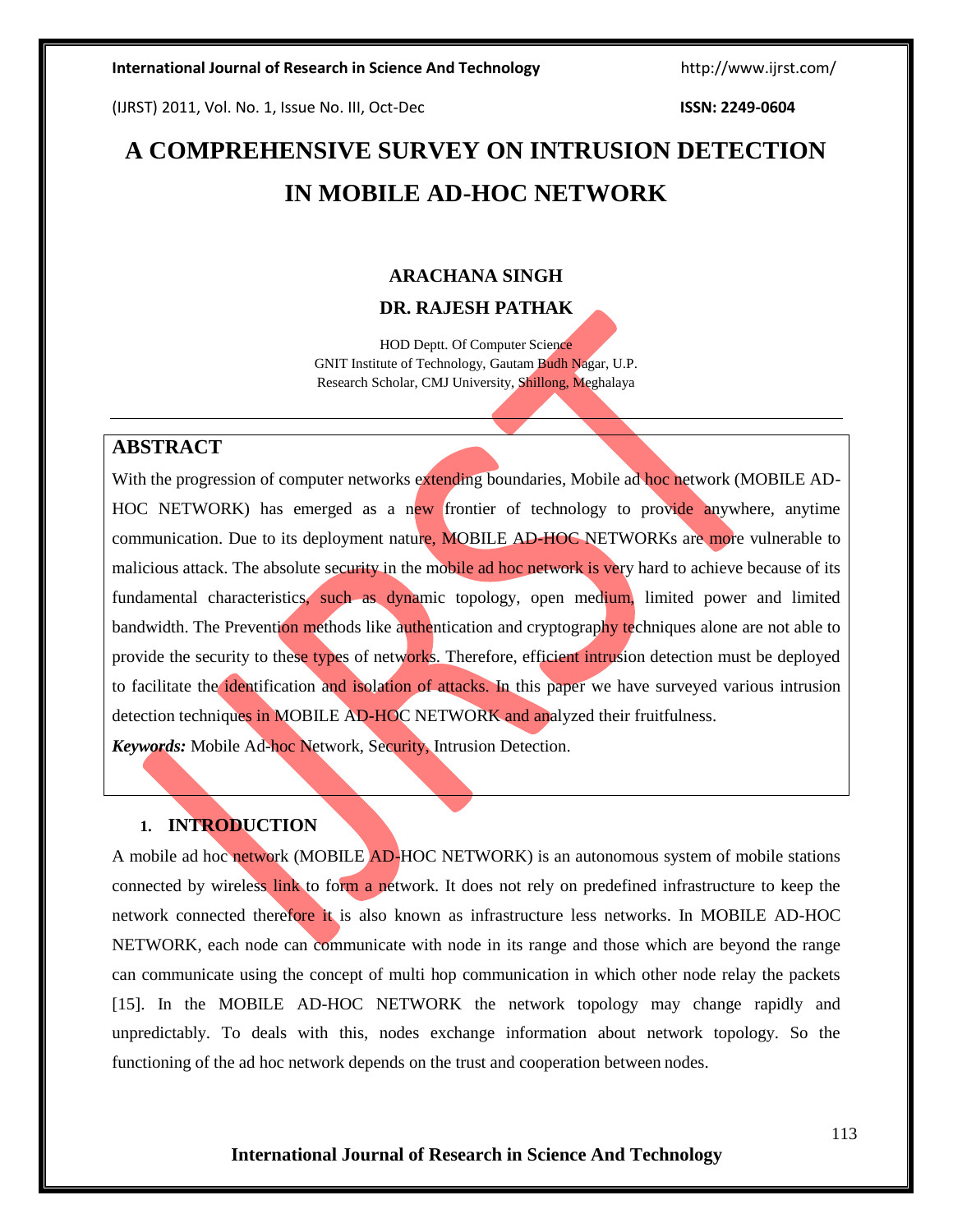#### (IJRST) 2011, Vol. No. 1, Issue No. III, Oct-Dec **ISSN: 2249-0604**

The mobile ad hoc network have many salient characteristics such as dynamic topology, bandwidth constrained, variable link capacity, limited energy, limited physical security[16]. Due to these features mobile ad hoc networks are particularly vulnerable to various types of attacks. Various intrusion detection methods are developed for detecting the intrusion in the wired networks. Due to the mobility of nodes, the intrusion detection methods of wired network cannot be used for MOBILE AD-HOC NETWORKS. Intrusion detection is a security mechanism which is used to identify those who are trying to break and misuse the system without authorization and those who have legitimate access to the system but misusing the privileges [28]. Intrusion detection can be defined as a process of monitoring activities in a system which can be a computer o r a network. The mechanism that performs this task is called an Intrusion Detection System (IDS) [21]. IDS works under following assumptions:

• User and program activities are observable.

• Normal and intrusive activities must have distinct behaviors.

The Intrusion detection System monitors the activities of the system, analyze the activities to determine that any of the activity is violating the security rules. Once an IDS determines that an unusual activity or an activity that is known to be an attack occurs, it then generates an alarm to alert the security administrator. In addition, IDS can also initiate a proper response to the malicious activity. [30] Achieving security within ad hoc networks is very difficult because of the following reasons [27]:

a. **Continuous Changing Topology:** In MOBILE AD-HOC NETWORK, due to mobility of the nodes, topology changes very frequently.

b. **Open and Vulnerable Media:** Many types of attacks are possible in the ad hoc networks such as Packet dropping attack, Resource consumption attack, Fabrication attack, DOS attack, Route invasion attack, node isolation attack [15]. fl ooding at tack[16], spoofing masquerading, impersonation are possible.

c. **Roaming in Dangerous Environment:** Any malicious node or misbehaving node can create hostile attack or deprive all other nodes from providing any service.

Depending upon the technique used, the intrusion detection can be classified in 3 categories:

1. Misused or signature based IDS; 306 SUNITA SAHU & SHISHIR K. SHANDILYA

2. Anomaly based IDS;

3. Specification based IDS.

In misuse based intrusion detection [4], also called signature based detection, a pre-written rule or pattern is used to match an attack. In anomaly detection, a normal profile of user is kept in the system and then the captured profile is compared. If IDS found any activity that deviated from the normal profile is detected as anomaly. In Specification based intrusion detection, some set of constraints are defined for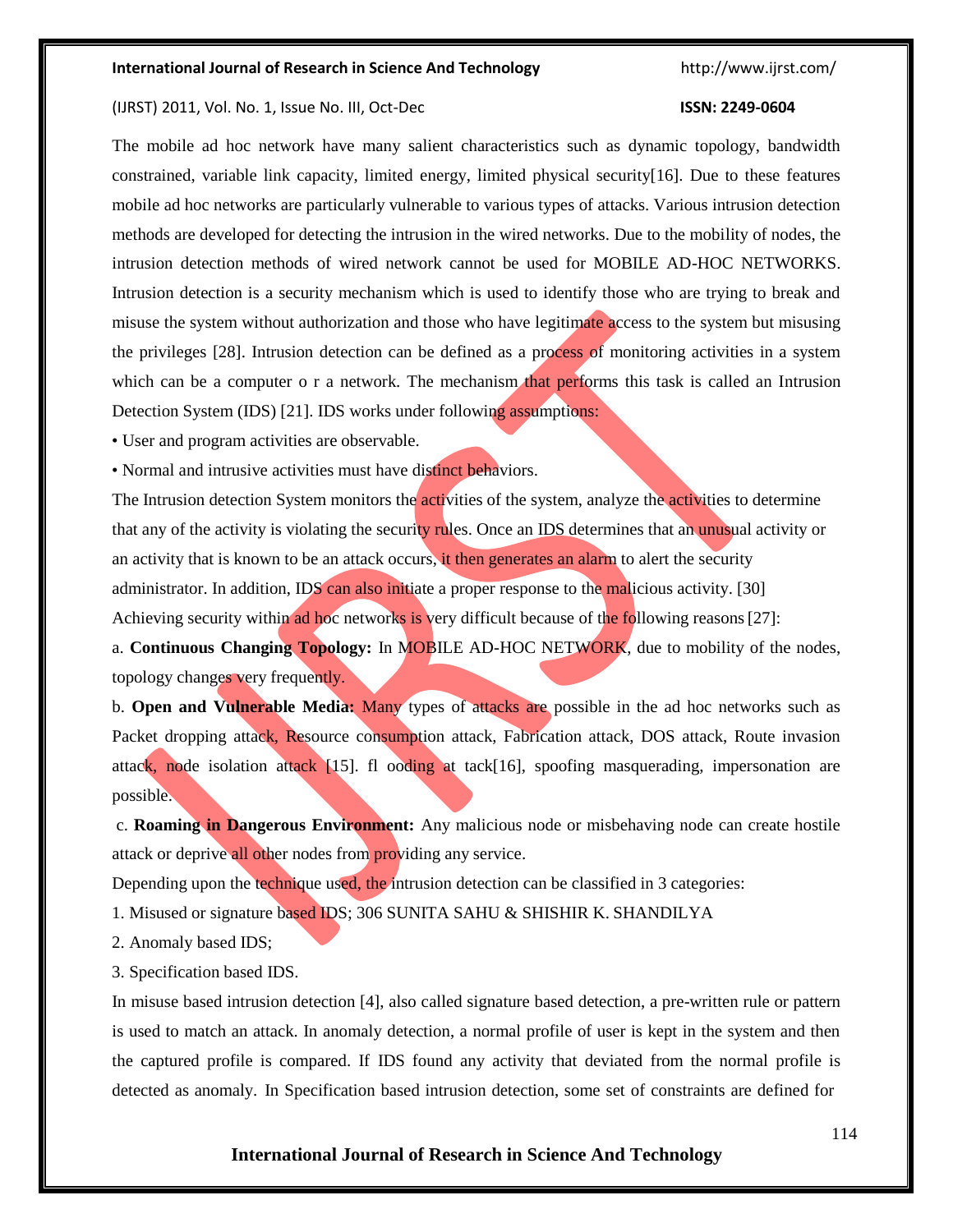#### (IJRST) 2011, Vol. No. 1, Issue No. III, Oct-Dec **ISSN: 2249-0604**

correct operation of program and then operations are monitored against define constraints. A mismatch is reported as a attack. The organization of this paper is as follows. In section 2 we discussed about the evolution of IDs system. Section 3 presents the recent scenario of intrusion Detection System. In section 4, we discuss the challenges and finally, the conclusion and future directions are given in section 5.

### **2. EVOLUTION**

Intrusion detection in MOBILE AD-HOC NETWORK is addressed by various researchers and has been a major research area. In 1987 the dinning proposed a model of a real-time intrusion-detection expert system that can able to detect break-ins, penetrations, and other forms of computer abuse [1]. The model is based on the hypothesis that security violations can be detected by monitoring a system's audit records for abnormal patterns of system usage. The model includes profiles for representing the behavior of subjects with respect to objects in terms of metrics and statistical models, and rules for acquiring knowledge about this behavior from audit records and for detecting anomalous behavior. In 2000, the S. Marti,

T.J. Giuli, K. Lai and M. Proposed the "watchdog and path rater" scheme that is used to detect & mitigate the effect of nodes that do not forward packets. Watchdog determines misbehavior by copying packets to be forwarded into a buffer and monitoring the behavior of the adjacent node to these packets. Watchdog promiscuously snoops to decide if t he adjacent node forwards t he packet s without modifications or not. If the packets that are snooped match with the observing node's buffer, then they are discarded; whereas packets that stay in the buffer beyond a timeout period without any successful match are flagged as having been dropped or modified. The node responsible for forwarding the packet is then noted as being suspicious. If the number of violations becomes greater than a certain predetermined threshold, the violating node is marked as being malicious. Information about malicious nodes is passed to the Path rater component for inclusion in path rating evaluation Path rater on an individual node works to rate all of the known nodes in a particular network with respect to their reliabilities. Ratings are made, and updated, from a particular node's perspective.

Nodes start with a neutral rating that is modified over time based on observed reliable or unreliable behavior during packet routing. Nodes that are observed by watchdog to have misbehaved are given an immediate rating of -100. It should be distinguished that misbehavior is detected as packet mishandling/modification, whereas unreliable behavior is detected as link breaks. It is shown from the experiments that these two components can well reflect the reliability of the nodes based on their packet forwarding performances. But the main problem of this scheme is vulnerability to blackmail attack [12]. In 2001 Knowledge-based intrusion detection systems was proposed by H.–Y. Chang, S.F. Wu and Y.F. Jou, which accumulate knowledge about attacks, examine traffic and try to identify patterns indicating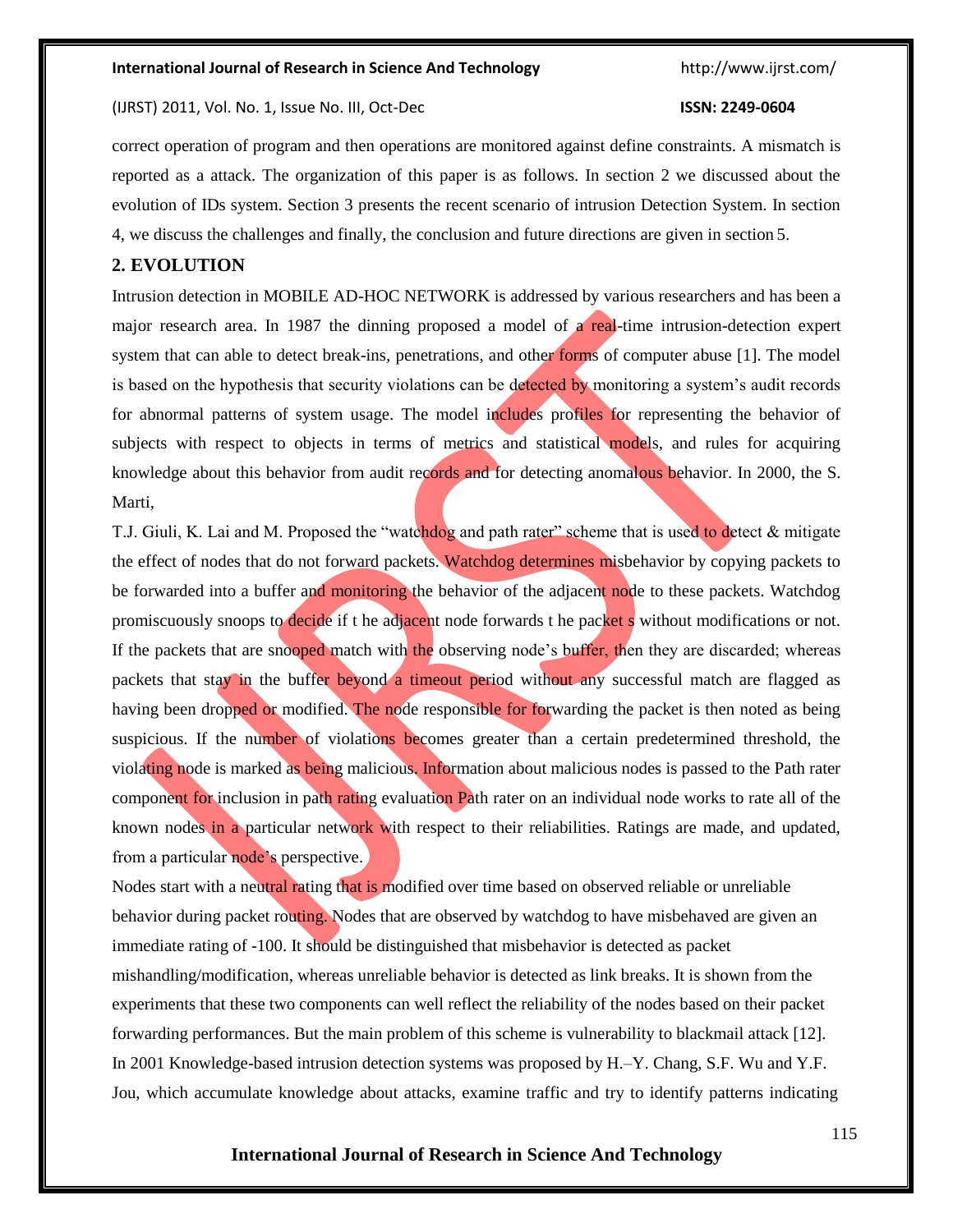#### (IJRST) 2011, Vol. No. 1, Issue No. III, Oct-Dec **ISSN: 2249-0604**

that a suspicious activity is occurring. This approach can be applied against known attack patterns only and the utilized knowledge base needs to be updated frequently [7]. Knowledge-based systems are particularly attractive because of their low false alarm rates and high accuracy. A real-time knowledgebased network intrusion detection model for detecting link-state routing protocol attacks has been developed specifically for OSPF. In 2002, K.Paul and D westhoff proposed a approach that uses hash chain in route discovery process and an observer to detect the malicious behavior of the neighbor node and then neighbor report the behavior of the node to source node which calculate the rating for the accessed node and this rating is used to decide the malicious node but is not a pure IDS because it uses a cryptographic mechanism to detect the attacks [14]. In 2003, O. Kachirski and R. Guha proposed a sensor based approach to detect intrusion. In which multiple sensors are deployed and audit data is collected from all the sensors these data is merged to detect the intrusion [13].

In the same year, the Farooq Anjum and Dhanant Subhadrabandhu and Saswati Sarkar propossed a "signature based intrusion detection technique ", in which they assume that they knows the signature of the attack and all the system execute the IDS such nodes are said to constitute the intrusion detection subsystem. [4]. In [34], Bo Sun,Kui Wu and Udo W. Pooch introduce a geographic zone based intrusion detection frameworks that uses a location aware zone gateways node to collect and aggregate the alerts from intra-zone nodes. Gateway node in neighboring zone cans then further collaborate to perform the intrusion detection in the wide area and to attempt to reduce the false positive alarm. In Aug 2004, D. Sterne, et al. Present a cooperative intrusion detection architecture [9] that facilitates accurate detection of MOBILE AD-HOC NETWORK-specific and conventional attacks. The architecture is organized as a dynamic hierarchy in which detection data is acquired at the leaves and is incrementally aggregated, reduced, and analyzed as it flows upward toward the root. The nodes at the top are responsible for security management functions.

## A COMPREHENSIVE SURVEY ON INTRUSION DETECTION IN MOBILE AD-HOC NETWORK 307

In 2005, Ioanna St amouli propossed RIDAN architecture which uses timed finite state machine to formally define attack against the AODV routing process. It uses a knowledge based methodology to detect the intrusion [2]. RIDAN operates locally in every participating nodes and observe the network traffic. This model can able to detect resource consumption attack, Sequence number attack and dropping routing packet attack.

In 2006 A. Karygiannis, E. Antonakakis, and A. Apostolopoulos Proposed a method to detect the critical node for MOBILE AD-HOC NETWORK. Critical node is a node whose failure or malicious behavior disconnects or significantly degrades the performance of the network. After identification of critical node,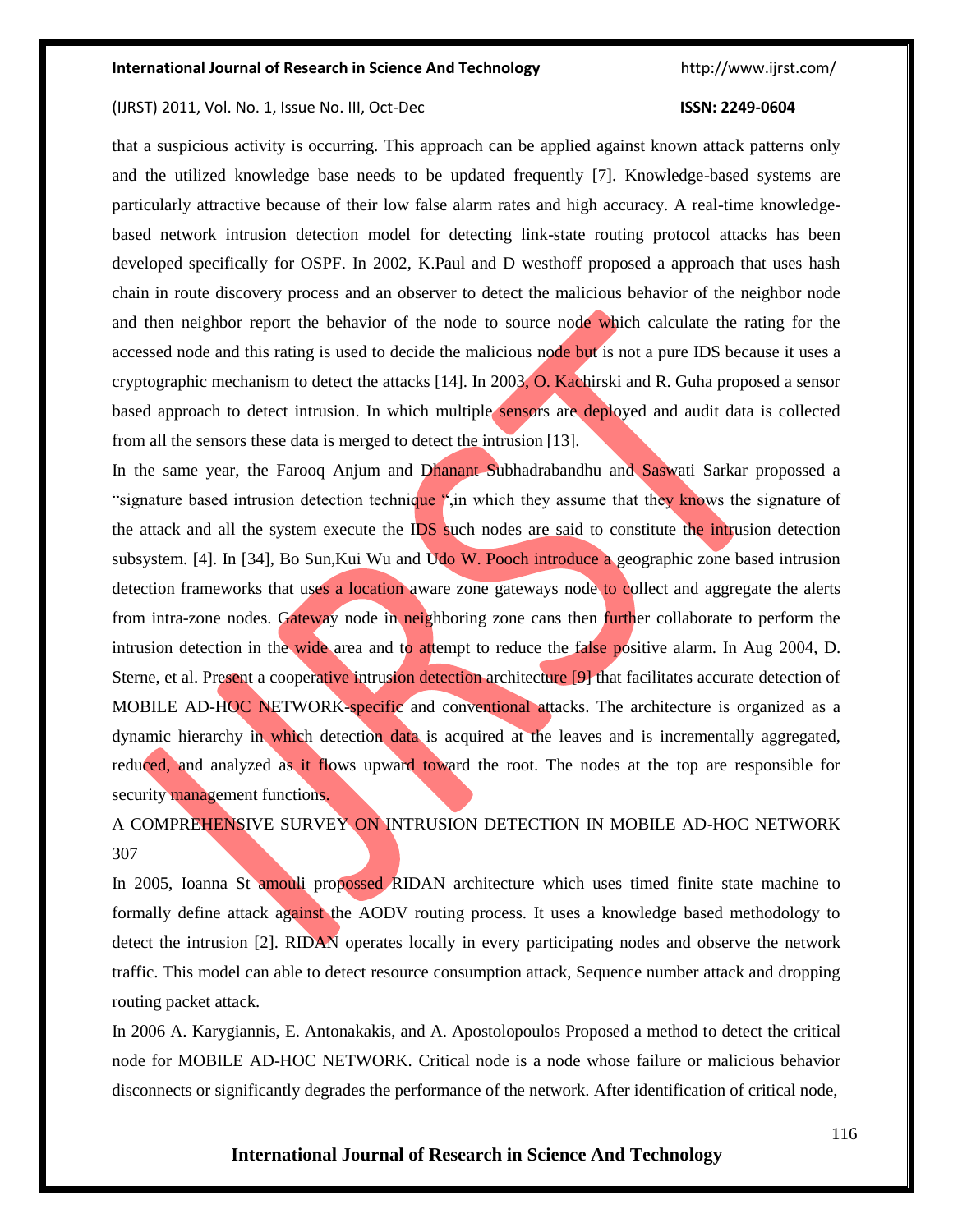#### (IJRST) 2011, Vol. No. 1, Issue No. III, Oct-Dec **ISSN: 2249-0604**

these nodes are continuously monitored. To detect the critical node they used a vertex cut and edge cut approach [8]. A vertex-cut is a set of vertices whose removal produces a sub graph with more components than the original The critical node test detects nodes whose failure or malicious behavior disconnect s or significantly degrades the performance of the network ( i.e. introduces unacceptably long alternative paths )

In an to reduce the number of tests performed, a lightweight trigger mechanism monitors network traffic and initiates a critical node test when it suspects such a condition might exi st. The trigger mechanism is designed to allow false positives that the critical node test will later screen out. The only false negatives that can occur are when there is no traffic to analyze on a cut-edge, but this condition is most likely short lived and of no consequence. The trigger mechanism monitors the number of connections served by the test node as well as the number of packets traversing the test node.

Note that the trigger itself can also serve as a lightweight alternative to the critical node test. The node performing the test is referred to as the testing node, and the node being tested is referred to as the node under test.

In [31] S.Bose, P.Yogesh and A.Kanan proposed a "Neural network approach for anomaly intrusion detection in ad hoc network using mobile agents". In this paper they used mobile agents that interact with machine, collect information. They used the user log file data obtained from local host for training the neural network for the purpose of intrusion detection. Their system obtain high intrusion detection rate and low false alarm rate In Sept 2006 Xia Wang proposed end to end Wormhole detection method in wireless ah hoc networks [5]. They used AODV protocol. In the route discovery process the sender sets the Destination-only flag such that only the destination can able to respond to the ROUTE REQUEST packet. Once the ROUTE REQUEST packet reaches to the destination, it responds by sending a ROUTE REPLY with its current position. The sender retrieves the receiver's position from the ROUTE REPLY packet and estimates the lower bound of hops between the sender and the receiver. If the received route is shorter than the estimated shortest path, the corresponding route will be discarded. Otherwise, the sender will select the shortest path corresponding to the estimation. After the detection of wormhole by sender, it temporarily enable the path with wormhole and send the TRACE packet to the receiver through this path. This TRACE packet is forwarded by each intermediate node through the route with wormhole. When any node on the route receives the TRACE packet, it replies to sender by sending its current position and hop count to the destination node. Then the sender can calculate the increase of hop count at each node using the received position. If the increase of hop count at one node is not one comparing to its previous hop, then this node and its previous hop node are identified as the wormhole.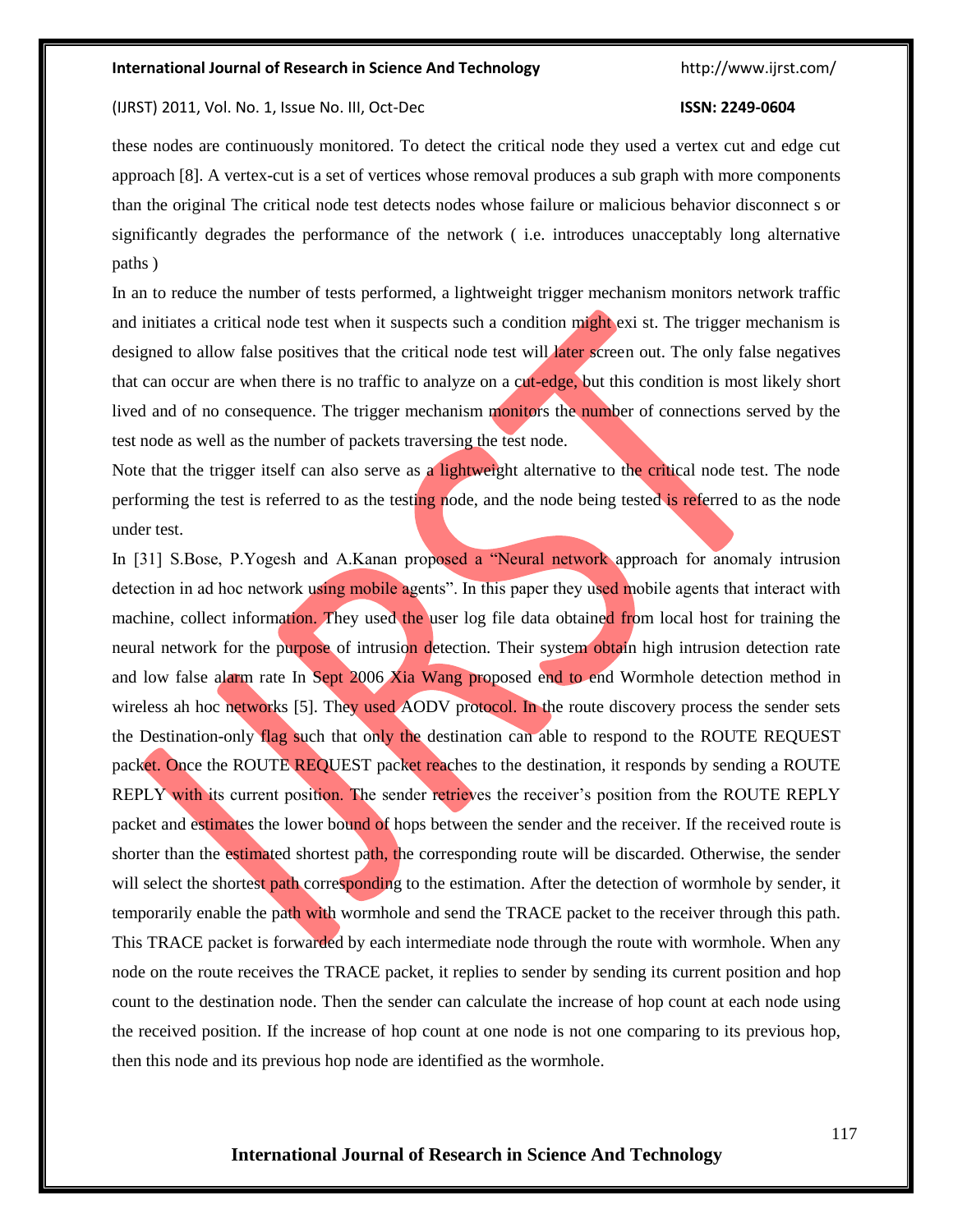(IJRST) 2011, Vol. No. 1, Issue No. III, Oct-Dec **ISSN: 2249-0604**

In Oct 2006 Yu Liu, Cristina Comaniciu and Hong Man proposed a Bayesian Game Approach for Intrusion Detection in Wireless Ad Hoc Networks [6]. In this paper, they propose a game theoretic framework to analyze the interactions between pairs of attacking/defending nodes using a Bayesian formulation. They studied the achievable Nash equilibrium for the attacker/defender game in both static and dynamic scenarios. The dynamic Bayesian game is a more realistic model, since it allows the defender to consist ent ly update hi s beli ef on hi s opponent's maliciousness as the game evolves. A new Bayesian hybrid detection approach is suggested for the defender, in which a lightweight monitoring system is used to estimate his opponent's actions, and a heavyweight monitoring system acts as a last resort of defense.. The difference between a static and a dynamic Bayesian game is that the former does not take into account the game evolution, and the defender has fixed prior beliefs about the types of his opponent. In contrast, the latter is a more realistic game model; because the defender can dynamically update his beliefs based on new observations of the opponent's actions and the game history, and then can adjust his monitoring strategy accordingly. Type of the potential attacker i can be perfectly determined The advantage of implementing the IDS system as a Bayesian hybrid IDS is that it allows to save significant energy (potentially spent on continuously monitoring the network) while minimizing the potential damage infected by an undetected attacker. This comes as a result of an interesting property of the equilibrium solution: the monitoring probability does not depend on the current belief of the defender on his opponent's maliciousness, but rather influences the attacker behavior.

In 2007, J Martin, R.Bhuvaneshwari, M.A. Bhagyaveni and S. Shanmugavel developed a secure routing approach called Resiliency Oriented Secure (ROS) which include the detection phase in routing to detect the malicious node. To detect the malicious node, they used a number of updates field in the routing table and set some threshold value for it.

Whenever any node receives a routing packet that produces an update in its routing table, it increments the number of update field by one. When the count values crosses the 308 SUNITA SAHU & SHISHIR K. SHANDILYA threshold values it generate alarm signal. In the year 2007, R.Ranjana and M. Rajaram Proposed a model which does not perform any change in underlying protocol and used additional security component to detect fabrication attack, resource consumpti on att ack and packet dropping attack[11]. In June 2008 Ningrinla marching and Raja Datta proposed "collaborative technique for Intrusion detection in MOBILE AD-HOC NETWORK"[10]. In this, they proposed two intrusion detection techniques for mobile ad-hoc networks, which use collaborative efforts of nodes in a neighborhood to detect a malicious node in that neighborhood. The first technique is designed for detection of malicious nodes in a neighborhood of nodes in which each pair of nodes in the neighborhood are within radio range of each other. Such a neighborhood of nodes is known as a clique. The second technique is designed for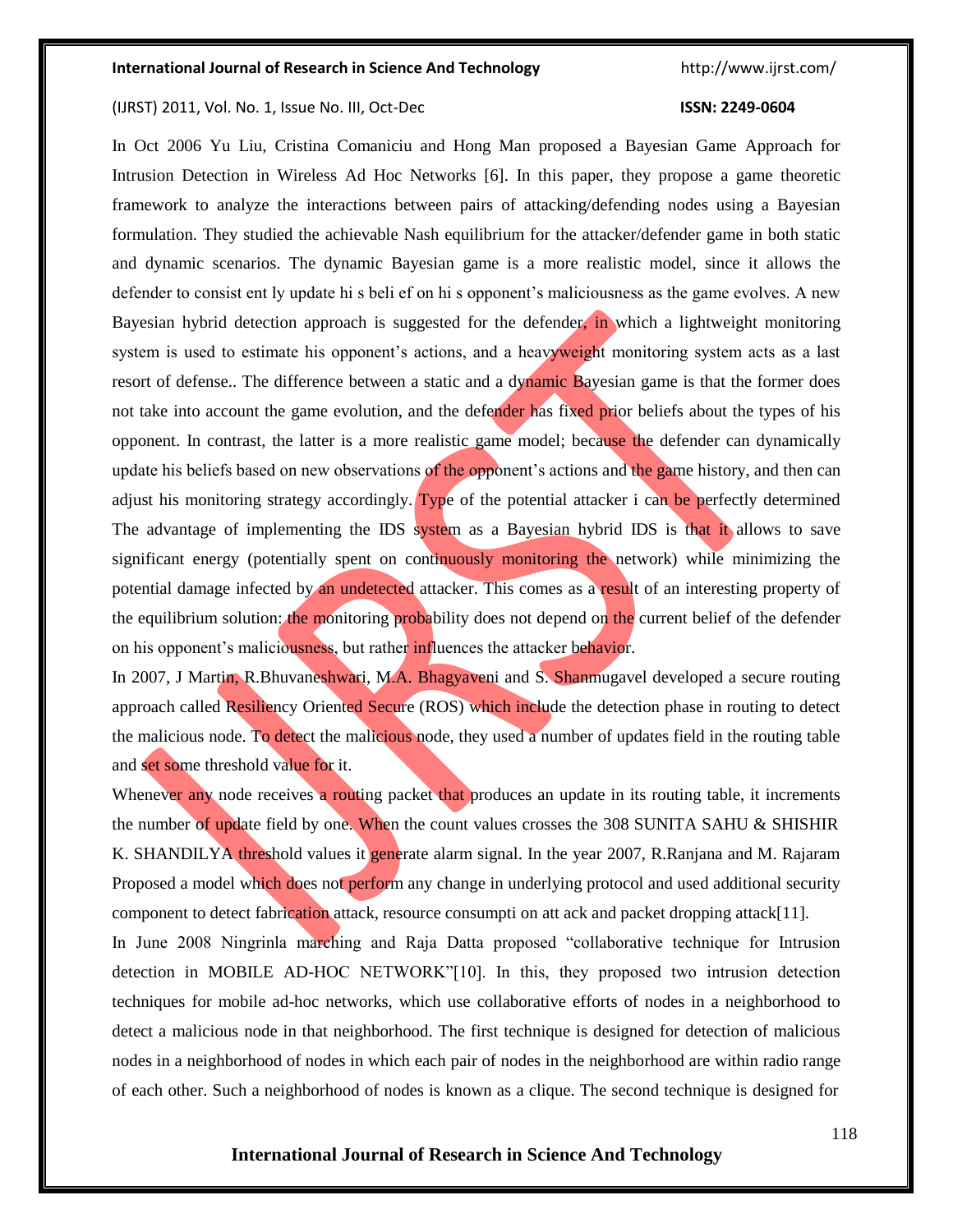#### (IJRST) 2011, Vol. No. 1, Issue No. III, Oct-Dec **ISSN: 2249-0604**

detection of malicious nodes in a neighborhood of nodes, in which each pair of nodes may not be in radio range of each other but where there is a node among them which has all the other nodes in its one-hop vicinity. This neighborhood is identical to a cluster as mentioned in. Both techniques use message passing between the nodes. A node called the monitor node initiates the detection process. Based on the messages that it receives during the detection process, each node determines the nodes it suspects to be malicious and send votes to the monitor node. The monitor node upon inspecting the votes determines the malicious nodes from among the suspected nodes. Their IDS is independent of any routing protocol.

#### **3. RECENT SCENARIO**

Pasquale Donadio, Antonio Cimmino and Giorgio Ventre proposed a Grid based Intrusion Detection System (G-IDS) that uses the basic principles of the Grid computing and apply them to the intrusion detection mechanisms, in order to define a new process capable to protect networks characterized by the constantly changing of the topology. In this they used a distributed traffic analyzer that operates a realtime feedback sharing the results between the neighboring nodes of the network.[17].

S.Madhavi and Dr. Tai Hoon Kim [32] developed an Mobile Intrusion Detection System for multi-hop ad-hoc wireless network In their work the author define the monitor node whose job is to detect misbehaving node. They also describe the algorithm for detecting the packet dropping and packet delaying attack. S S en proposed a "grammatical evolution approach to intrusion detection on mobile ad hoc networks"[33]. They use artificial intelligence based learning technique to explore design space. The grammatical evolution technique inspired by natural evolution is explored to detect known attacks on MOBILE AD-HOC NETWORKs such as DOS attacks and route disruption attacks. Intrusion detection programs are evolved for each attack and distributed to each node on the network.

### **4. CHALLENGES**

A number of constraints and technical difficulties faced by researchers, which are described in previous section. These, general problem must be consider for further research in this area to propose new technologies for intrusion detection in mobile ad hoc networks and some of these are:

• Unlike wired network, the mobile ad hoc network does not need any infrastructure so it is very difficult to perform any kind of centralized management and control.

• Large numbers of sensors are deployed to monitor the network activities in coordinated intrusion detection techniques. And finding optimal position of the sensors requires tactical processing and collecting data from them consumes a lot of network bandwidth.

• The resource constraint constitutes another challenge to mobile ad hoc network. The wireless channel is bandwidth-constrained and shared among multiple networking entities. At the same point computational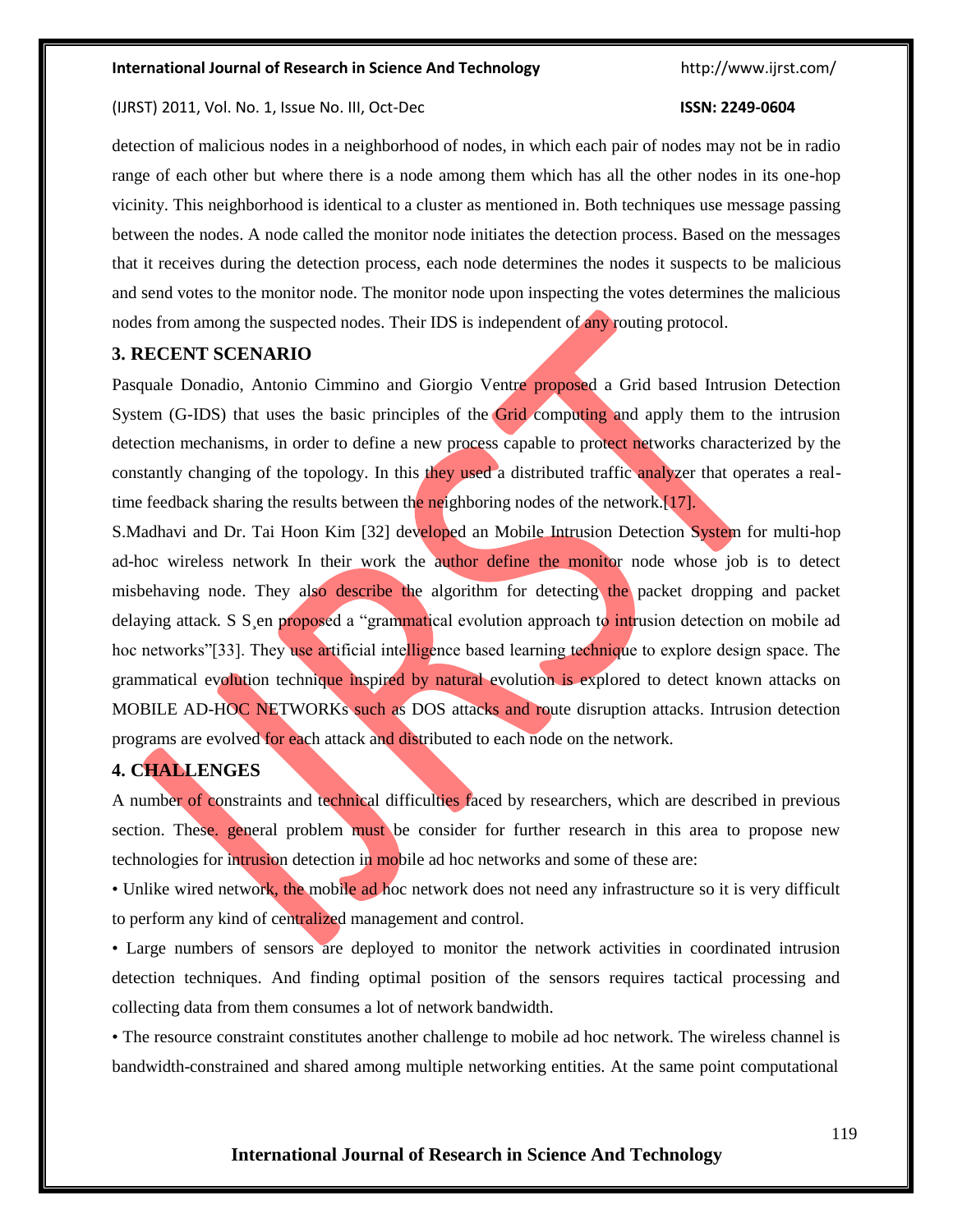(IJRST) 2011, Vol. No. 1, Issue No. III, Oct-Dec **ISSN: 2249-0604**

capabilities of mobile devices are also limited and these devices are powered by batteries with its inherent limitation.

• IDS accuracy itself is a critical issue. In MOBILE AD-HOC NETWORKs, the IDS monitor the activities and analyze and compare them against the security rules and accordingly generate the alarm. Because of the dynamic nature of network, most IDS suffer from the false positive and false negative alarm.

• In the MOBILE AD-HOC NETWORK, the IDS is so distributed and the node itself is not trusted so IDS does not guarantees to work efficiently and should be should be some trust model

• A knowledgeable attacker can able to bypass the security rules of IDS so protection of IDS against

#### Attacks is required

#### **5. CONCLUSION AND FUTURE DIRECTIONS**

As the use of mobile ad hoc networks (MOBILE AD-HOC NETWORK) has increased manifolds, the security in MOBILE AD-HOC NETWORKs has become of paramount importance. Wireless ad hoc networks are vulnerable to many attacks because of its fundamental characteristics such as lack of centralized control, dynamic topology, limited resources and open media. These features present new challenges for intrusion detection techniques and as such, achieving security in ad hoc network is more difficult compared to wired networks. In this survey paper, we briefly explored the various intrusion detection methods A COMPREHENSIVE SURVEY ON INTRUSION DETECTION IN MOBILE AD-HOC NETWORK 309 suggested by the authors. We also analyzed some challenges and problems of intrusion detection in MOBILE AD-HOC NETWORK. There is an utmost need of a general foundation for all intrusion detection and supporting activities that can able to adapt dynamic network conditions. These activities include detecting all types of attack on MOBILE AD-HOC NETWORK; collecting, and correlating intrusion events; responding to intrusions; and managing intrusion detection and all related functions to cater for a secure communication.

#### **REFERENCES**

[1] Dorothy E. Denning "An Intrusion-detection Model" *IEEE Transaction on Software Engineering*, **13**, No. 7, Pp 222232, Feb 1987.

[2] Ioanna Stamouli, Patroklos G. Argyroudis, and Hitesh Tewari "Real-time Intrusion Detection for Ad hoc Networks" *Proceedings of the Sixth IEEE International Symposium on a World of Wireless Mobile and Multimedia Networks (WoWMoM'05) ,* 0-7695-2342-0/05 \$20.00 © 2005 IEEE.

[3] Zhang Anfd Lee "Intrusion Detection System in Ad-hoc Networks" MOBICOM 2000 bostom MA USA.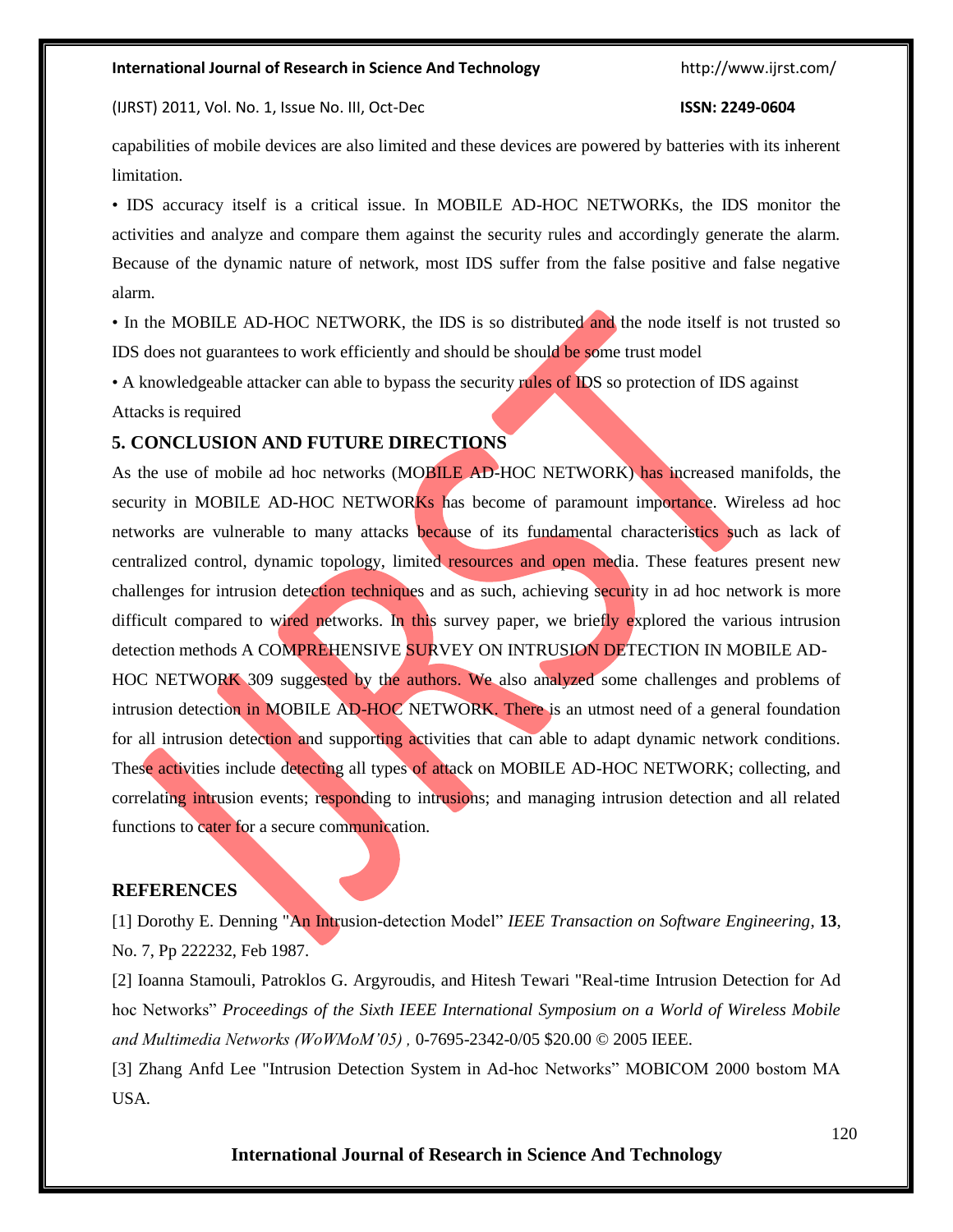(IJRST) 2011, Vol. No. 1, Issue No. III, Oct-Dec **ISSN: 2249-0604**

[4] Farooq Anjum, Dhanant Subhadrabandhu and Saswati Sarkar "Signature based Intrusion Detection for Wireless Ad-Hoc Networks: A Comparative Study of Various Routing Protocols"

[5] Xia Wang" Intrusion Detection Techniques in Wireless Ad Hoc Networks".

[6] Yu Liu, Cristina Comaniciu and Hong Man "A Bayesian Game Approach for Intrusion Detection in Wireless Ad Hoc Networks".

[7] H.–Y. Chang, S.F. Wu and Y.F. Jou, "Real-Time Protocol Analysis for Detecting Link-State Routing Protocol Attacks", *ACM Tran. Inf. Sys.Sec.*, **1**, Pp. 1-36, 2001.

[8] A. Karygiannis, E. Antonakakis, and A. Apostolopoulos "Detecting Critical Nodes for MOBILE AD-HOC NETWORK Intrusion Detection Systems".

[9] D. St erne1, P. Balasubramanyam2, D. Carman1, B. Wilson1, R. Talpade3, C. Ko1,R. Balupari1, C-Y. Tseng2, T. Bowen3, K. Levitt2 and J. Rowe2 "A General Cooperat ive Intrusion Det ect ion Archi tecture for MOBILE AD-HOC NETWORKs".

[10] Ningrinla Marching and Raja Datta "Collaborative Technique for Intrusion Detection in Mobile Ad hoc Network" *Ad hoc Networks*, **6**, Issue 4, June 2008 Page 508-523.

[11] R.Ranjana and M.Rajaram, "Detecting Intrusion Attacks in Ad-hoc Networks," *Asian Journal i n Informati on Technology*, **6(7)** , 758-761, 2007, ISSN: 1682:3915, Macdwell Journal 2007.

[12] S. Marti, T.J. Giuli, K. Lai and M. Baker, "Mitigating Routing Misbehaviour in Mobile Ad hoc Networks", *In Proc. ACM/IEEE Int'l Conf. on Mobile Computing and Networking*, Pp. 255-265, 2000.

[13] O. Kachirski and R. Guha, "Effective Intrusion Detection using Multiple Sensors in Wireless Ad hoc Networks", *In Proc. 36th Annual Hawaii Int'l. Conf. on System Sciences (HICSS'03)*, Pp.57.1, 2003.

[14] K. Paul and D. Westhoff, "Context Aware Detection of Selfish Nodes in DSR based Ad hoc Networks", *In Proc. IEEE Vehicular Technology Conf.*, 2002.

[15] Alekha Kumar Mishra1, Bibhu Dutta Sahoo2" Analysis of Security Attacks for AODV Protocol in Mobile Ad-hoc Network".

[16] Ping Yi, Zhoulin Dai, Shiyong Zhang, Yiping Zhong "A New Routing Attack in Mobile Ad Hoc Networks".

[17] Pasquale Donadio,Antonio Cimmino and Giorgio Ventre "Enhanced Intrusion Detection Systems in Ad Hoc Networks using a Grid Based Agnostic Middleware".

[18] Y. Zhang and W. Lee, "Intrusion Detection in Wireless Ad hoc Networks", *In Proc. ACM/IEEE Int'l. Conf. on Mobile Computing and Networking*, Pp 275-283, 2000.

[19] Y. F. Jou, F. Gong, C. Sargor, X. Wu, S. Wu, H. Chang, and F. Wang, "Design and Implementation of a Scalable Intrusion Detection System for the Protection of Networks Infrastructure," *Proceedings of DARPA Information Survivability Conference and Exposition*, **2**, Pp. 69-83, January 2000.